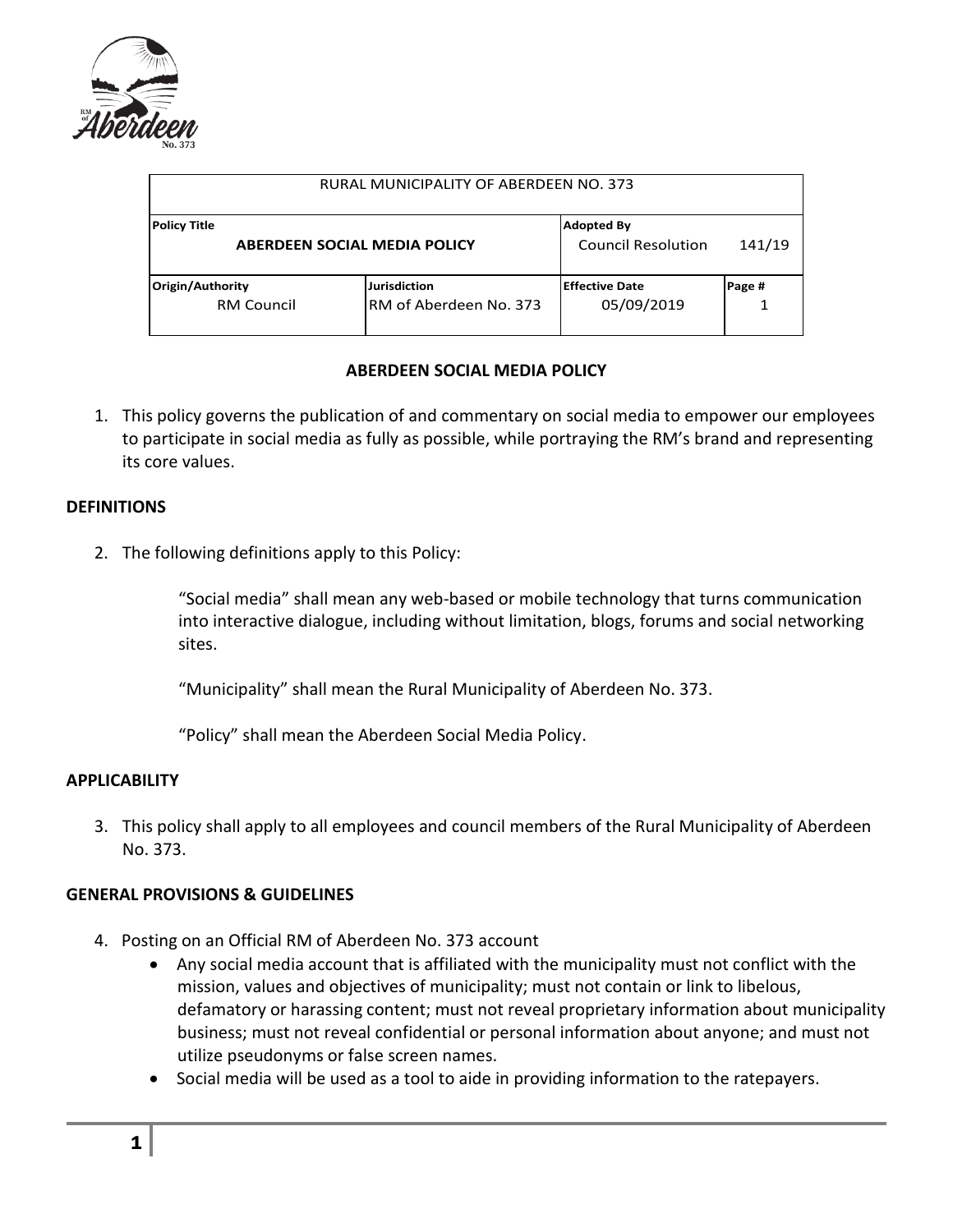

- Information (including images, video, etc.) posted on municipal channels must abide by copyright laws, and must be used only with permission or appropriate citing of the source.
- Only municipal office staff may post on social media under the municipality's name.
- If employees encounter a situation while using social media that threatens to become antagonistic, employees should disengage from the dialogue in a polite manner and seek the advice of the administrator.
- All ratepayers commenting on municipal social media accounts should politely be directed to forward their concerns/questions by email to the municipality's official email address, so that the concerns may be viewed by all office employees and/or submitted to council if necessary.
- Facebook posts may be made through Facebook's website or Facebook's mobile application. Account security is handled via Facebook's page roles, and the poster of each post is visible to staff.
- The RM of Aberdeen No. 373 reserves the right to shut down, without prior notice, any official social media channel for any reason.
- 5. Abuse and inappropriate conduct by the public
	- Any abusive conduct or inappropriate language used by a member of the public on the RM of Aberdeen No. 373's social media accounts is unacceptable and will not be tolerated.
	- Comments and questions of an inappropriate nature may be removed at the administrator's discretion.
- 6. Posting on social media in a personal capacity
	- Employees need to know and adhere to the RM of Aberdeen No. 373's Code of Conduct when using social media in reference to the municipality.
	- Employees and councillors should be aware of the effect their actions may have on their images, as well as the municipality's image. The information that employees post or publish may be public information for a long time.
	- Employees and Councillors should be careful to identify their views and opinions as their own, and ensure they do not disclose information that they have obtained as an employee or councillor and that is not otherwise available to the public.
	- Employees should be aware that the RM of Aberdeen No.373 may observe content and information made available by employees through social media. Employees should use their best judgment in posting material that is neither inappropriate nor harmful to the municipality, its employees, its councillors or its ratepayers.
	- It is the responsibility of each employee to ensure that confidential information obtained in the scope of his employment is kept strictly confidential and not released to anyone by means of social media.